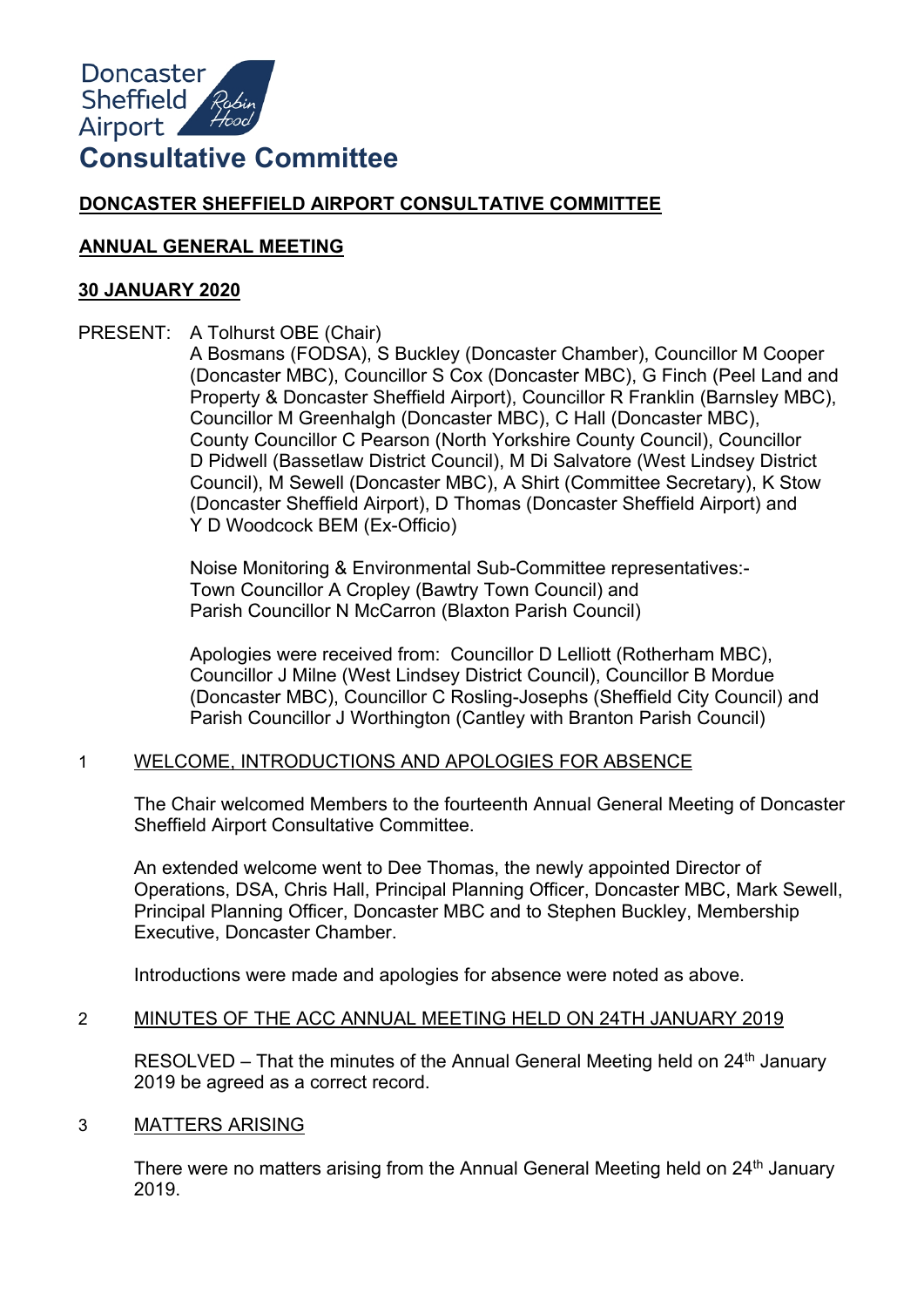### 4 CHAIRMAN'S ANNUAL REPORT

The Chair introduced his Annual Report, stating that, 2019 had been an incredible year for aviation. There was much to report, but the Chair had selected just a few items to give a flavour of a busy year.

## **Boeing 737 Max**

Two issues in particular drew most media attention: the Boeing 737 Max accident and the collapse of Thomas Cook.

The second fatal crash involving a Boeing 737 Max just ten months after the Lion Air disaster came as a tremendous shock.

Boeing's response to revelations about the aircraft's safety systems had been protracted with the company putting ever-more pressure on the FAA to return the 737 Max to service.

The delay in producing a fix for the system fault has taken a long time and we still do not know when the return to service will be agreed. Meanwhile, hundreds of 737 Max aircraft are grounded, with about 400 stored at the manufacturer.

The consensus is that Boeing's handing of the issue, in particular the CEO's poor performance before Congress, has provided a classic lesson in "how not to do it". And now we hear about another safety flaw with the wiring to the tail unit.

# **Thomas Cook**

The other notable item was the collapse, amongst some 20 carriers, of Thomas Cook. And this was just two years after Monarch entered administration.

Thomas Cook was one of the largest holiday businesses with total liabilities of £9bn including some £600 million being owed to customers.

While some 300,000 cancelled holidays were ATOL protected, refunding customers took much long than the CAA had anticipated and was completed only just before the year end.

The incident poses the government a significant challenge: to develop a system which will ensure holidaymakers are not left picking up the pieces when holiday firms or airlines collapse.

And of course the current year has started badly for Flybe with a bail out required to maintain operations.

But it's not all bad news as the government is having to reconsider its Air Passenger Duty (APD) policy, which the Aviation industry has been calling for over several years.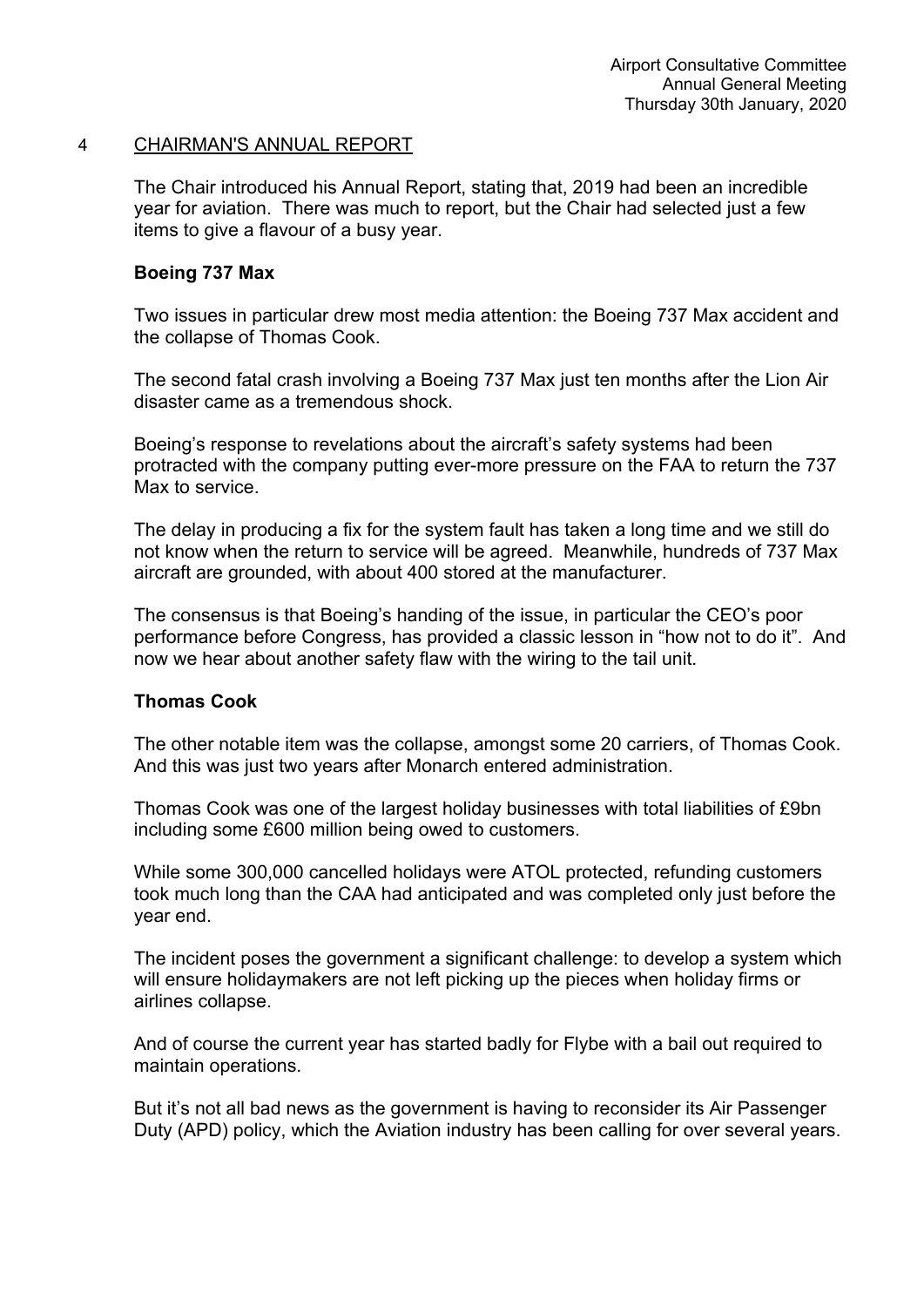## **London Heathrow Expansion**

A couple of weeks ago it was announced that, given the cap on the project spending plan, there would be an 8-week consultation from April to June to finalise the expansion proposals.

At present and assuming no major problems, the third runway is expected to become operational at the latest in 2029.

Meanwhile the government faces a quandary about the future of HS2. The cost of which is forecast to be about "£100+ billion". And more delays to the Crossrail project probably cannot be ruled out.

Hopefully, for tomorrow, "liberation day" there will soon be clarify over large scale infrastructure projects: and we might even see a boost for the DSA railway station plan.

## **BA/Ryanair**

Last year two iconic British airlines faced industrial problems which they could have done without. Both BA and Ryanair faced pilot strikes costing the companies dearly.

In BA's case, it's estimated that the strike cost the company £137m. Added to this, the disclosure of passenger information as a result of an IT failure is still causing ructions.

As for Ryanair, the industrial action was compounded by fatigue cracks being found in its older B737 aircraft and customers' anger at the time the company was taking to settle compensation applications.

But it was not all bad news as EasyJet profited from the industrial action as well as from the collapse of Thomas Cook.

### **Policies/Strategies**

It was a busy year for the policy and strategy writers. Hardly any time seemed to pass before another, new CAA or DfT document was published for consultation, as well as reports on follow up action on the Airspace Modernisation Strategy and the Aviation Strategy.

Locally, the Noise Monitoring and Environmental Sub-Committee continued to be engaged with local airspace change proposals: and in December the Committee heard the changes had been approved by the CAA.

The Chair thanked all Members who contributed to the process and to all who had kept residents informed.

The CAA commented that the consultation returns on the local changes far exceeded those for similar proposals elsewhere.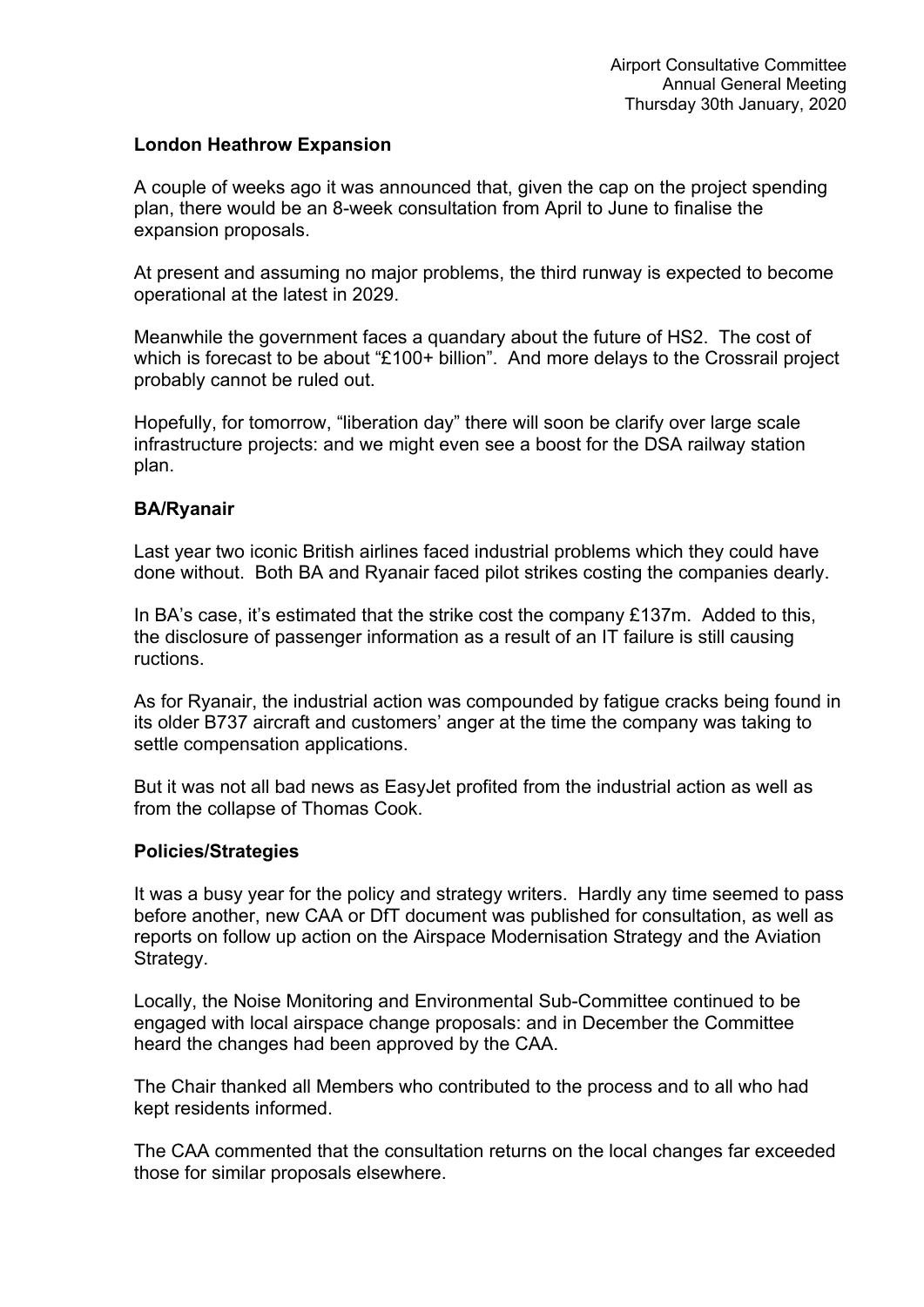# **Airport Masterplan**

In mentioning changes, the Airport Masterplan, with its positive growth proposals including development of a DSA railway station, continued to be publicised widely.

The Local Authority, TfN and local communities maintained their support for the plan and the Committee had received regular updates at its quarterly meetings.

The Chair thanked all Members who had attended the briefing in May at the Mount Pleasant Hotel. It was good to see so many local influencers present and to get positive feedback on the plans.

Again, it was pleasing to note that the local response to the proposals far exceeded expectations.

# **Training Flights**

As we all know the flights paths of training aircraft at DSA had been a concern to local residents, but the Airport's response in January last year was most welcome, especially in Bawtry.

Restricting the number and frequency of training flights during the week and attempts to vary tracks received many "Like" responses with residents expressing their appreciation for the sensitive way in which DSA had handled the complaints.

# **Looking Ahead**

The focus on the future of the planet and concerns on climate change are bound to have an impact on Aviation.

As the future Aviation Strategy highlights, and we have frequently commented, the industry must find ways to reduce environmental impacts and make better use of the limited UK airspace.

Already there has been significant progress with engine development including, for example, the use of bio-fuels, and in managing noise. But limiting the environmental impact is a long road to how.

One encouraging development last year was the first test flight of an aircraft powered by electricity and designed to carry fare-paying passengers.

It is hoped that the birth of electric planes will bring quiet, low cost and zero carbon flights; and the large commercial aircraft manufacturers are already developing small electric passenger aircraft for short-haul routes.

# **Conclusion**

The Chair stated that this had been a very short canter across the Aviation course. He did hope that his report had given Members' a flavour of a busy year.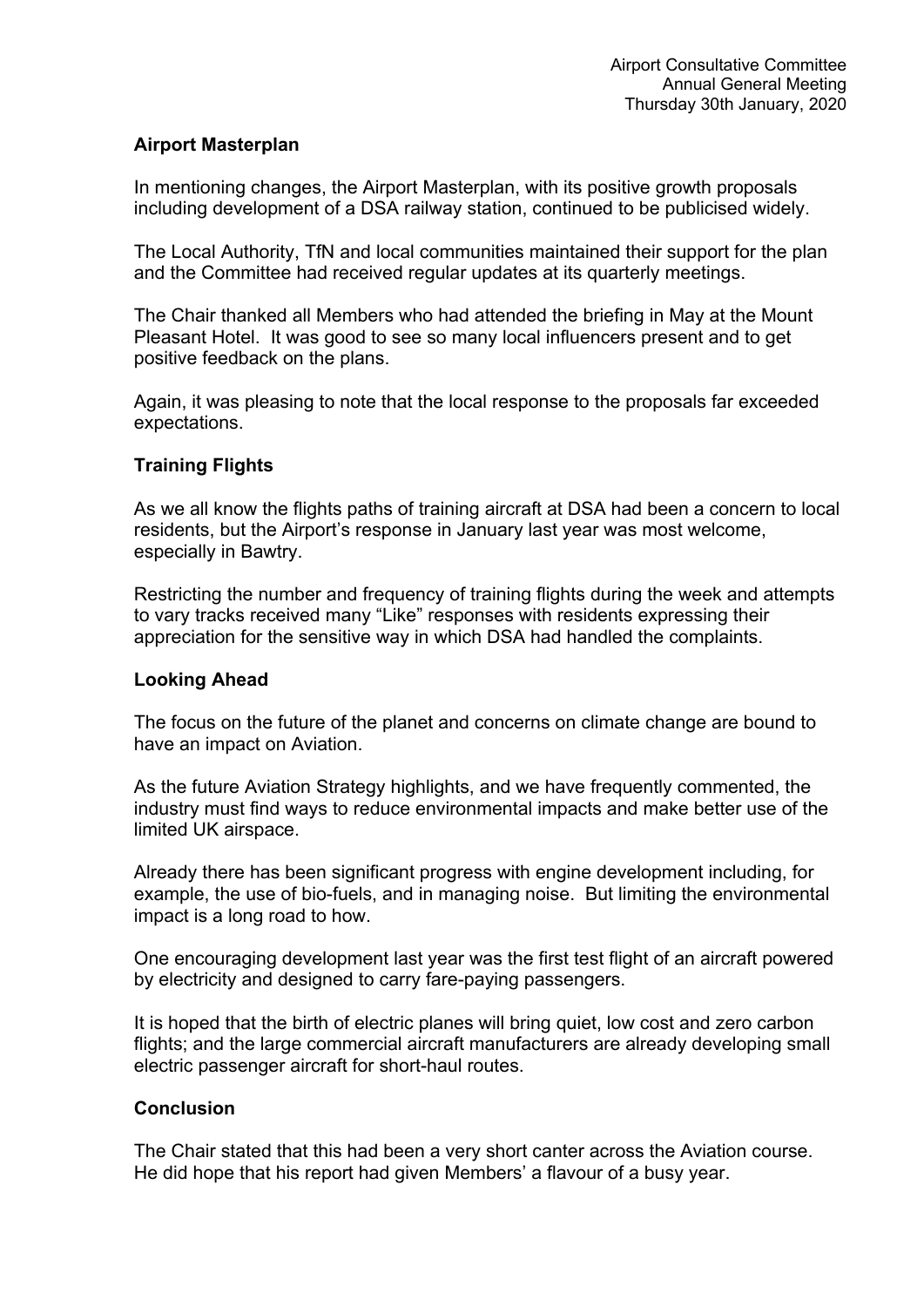The Chair added that, he could not conclude his report, without a word of praise for and congratulating the DSA management team and staff on the Airport being rated once again by Which? the best UK airport, and, on being in the top 10 airports in Europe.

Finally, the Chair thanked all ACC and Noise Monitoring and Environmental Sub-Committee Members for their engagement and support last year.

Members joined the Chair by thanking Andrew Shirt, the Committee's hard-working secretary, for consistently keeping the Committee well informed and for putting Members' discussions into form for us and others to understand.

Y Woodcock, on behalf of all Members' thanked A Tolhurst for his Annual Report and for his continued work on behalf of the Airport Consultative Committee.

On behalf of the Airport, K Stow thanked A Tolhurst and Members for their continued support.

### 5 ANNUAL MEMBERSHIP UPDATE

A report of the Committee Secretary was presented setting out the current membership of the Airport Consultative Committee and the Noise Monitoring and Environmental Sub-Committee.

A Tolhurst highlighted that, discussions at meetings could often be of a technical nature and thus, the continuity of membership of the Committee was important to allow Members to build a body of knowledge and understanding of aviation and airport operations.

RESOLVED – That the Committee notes the current membership of the Airport Consultative Committee and Noise Monitoring and Environmental Sub-Committee.

### 6 SCHEDULE OF MEETINGS 2020

RESOLVED – That the following schedule of meetings be agreed:-

### Airport Consultative Committee

Thursday 30 January 2020 (AGM and Ordinary) Thursday 23 April 2020 Thursday 16 July 2020 Thursday 15 October 2020

Noise Monitoring and Environmental Sub-Committee

Thursday 26 March 2020 Thursday 25 June 2020 Thursday 24 September 2020 Thursday 3 December 2020